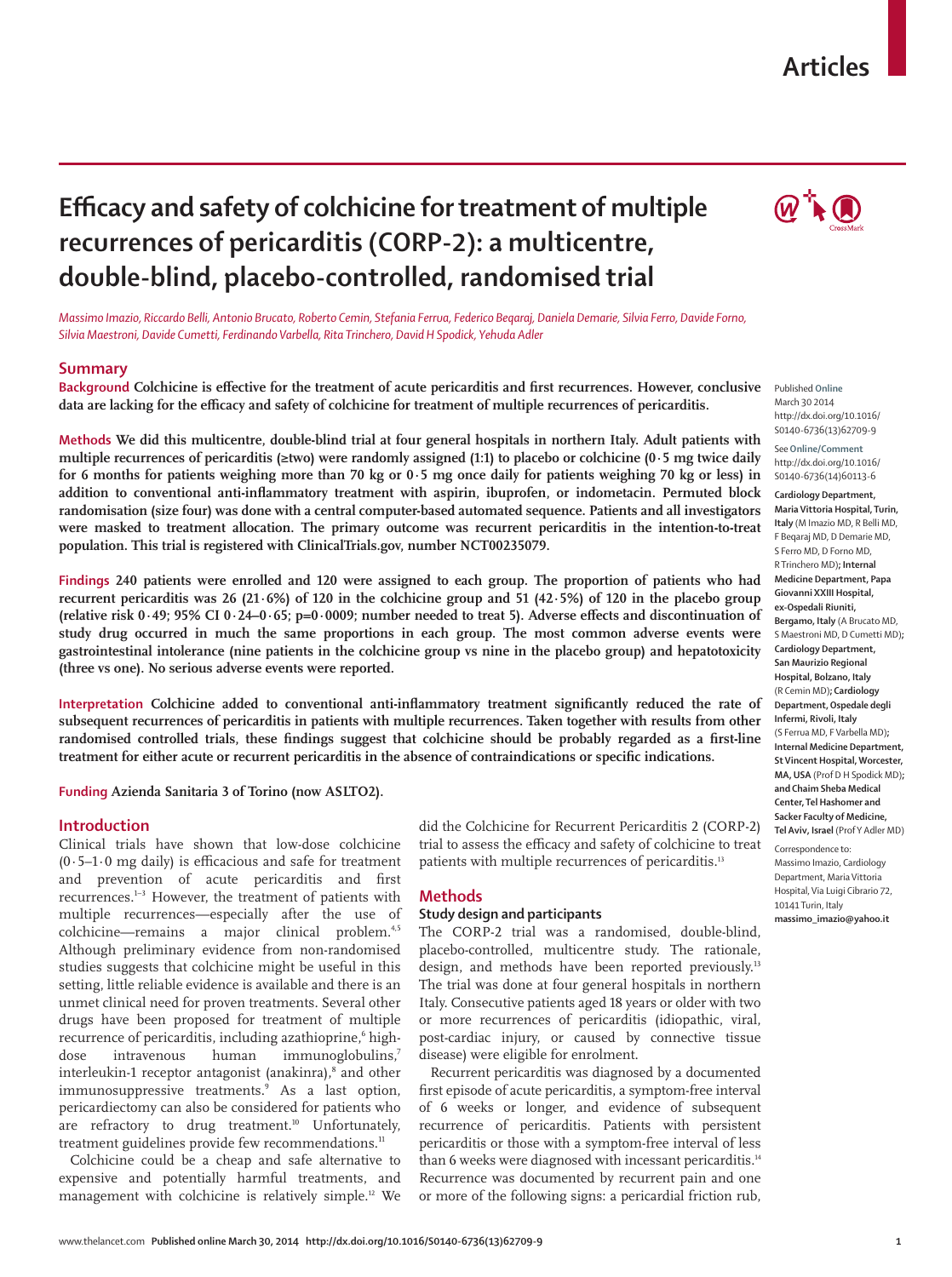

#### **Figure 1:** Trial profile

All patients assigned to each treatment received that treatment.

electrocardiograph (ECG) changes, echocardiographic evidence of pericardial effusion, and an increase in white blood cell count, erythrocyte sedimentation rate, or C-reactive protein concentration.<sup>1,3</sup> These criteria are based on previous studies, reviews, and expert opinion.1,3,9,15,16 Acute pericarditis was diagnosed by having at least two of the following criteria: typical chest pain (sharp and pleuritic, improved by sitting up and leaning forward), a pericardial friction rub, suggestive ECG changes (widespread ST elevation or PR depression), and new or worsening pericardial effusion.<sup>2</sup>

Patients with any of the following were ineligible: tuberculous, neoplastic, or purulent pericarditis; severe liver disease or current aminotransferase concentrations more than 1·5 times the upper limit of the normal; serum creatinine concentration more than 221·00 μmol/L; skeletal myopathy or serum creatine kinase concentration more than the upper limit of the normal; blood dyscrasia; inflammatory bowel disease; hypersensitivity to colchicine or other contraindication to colchicine; current treatment with colchicine; and life expectancy of 18 months or less. Pregnant or lactating women or women of childbearing potential not using contraception were also ineligible, as were patients with evidence of myopericarditis as indicated by any increase of serum troponin concentration.<sup>17,18</sup>

All participants provided written informed consent. The trial was approved by the steering committee, and the ethics committee at each participating centre. The appendix shows the protocol.

**Randomisation and masking**

Participants were randomly assigned to receive colchicine or placebo (1:1) with a central computer-based automated sequence. Randomisation was done in permuted blocks, with a block size of four. The random allocation sequence was implemented with sequentially numbered study drug containers. All patients and investigators were masked to treatment allocation. Unmasked data were made available to an independent data and safety and monitoring board. Colchicine and placebo tablets were identical in colour, shape, and taste and premarked to enable splitting into two equal parts.

### **Procedures**

Colchicine was given at a dose of  $0.5$  or  $1.0$  mg daily for 6 months without a loading dose to reduce potential gastrointestinal side-effects and improve patient compliance. The duration of colchicine treatment was based on previous studies.<sup>1,3</sup> The lower dose  $(0.5 \text{ mg})$ daily) was given to patients weighing 70 kg or less and to those intolerant of the higher dose  $(0.5 \text{ mg twice daily})$  at scheduled follow-up visits. Colchicine tablets contained 1 mg of active drug. Assessment of adherence to study drug was based on counts of pills in dispensed boxes, with a target of at least 80%.

All patients also received conventional treatment for recurrent pericarditis based on three possible nonsteroidal anti-inflammatory drugs (aspirin, ibuprofen, and indometacin) according to the treating physician and assuming an equal efficacy. For most patients, this consisted of either aspirin 800 mg, ibuprofen 600 mg, or indometacin 50 mg orally every 8 h for 7–10 days with tapering over 3–4 weeks. Corticosteroid treatment (prednisone  $0.2-0.5$  mg/kg per day for 4 weeks, then tapered)19 was given to patients already taking corticosteroids or who had contraindications to aspirin, ibuprofen, and indometacin (allergy, history of peptic ulcer, or gastrointestinal bleeding, or use of oral anticoagulant treatment when the bleeding risk was deemed high or unacceptable), or a history of intolerance. All patients received a proton pump inhibitor as gastroduodenal prophylaxis. Placebo was used as the comparator because anti-inflammatory treatment alone was standard treatment when the trial was planned.

All patients were followed up for at least 18 months after enrolment. Visits were planned for 1 week, 1 month, 3 months, 6 months, 12 months, and every 6 months thereafter until the end of the study. Testing at each visit included blood chemistry (C-reactive protein, aminotransferase, creatinine, and creatine kinase concentrations), a complete blood count, an ECG, and an echocardiogram. Data were collected with case report and clinical events forms by investigators. A clinical endpoint committee (DHS and YA) adjudicated all events including primary and secondary outcomes. During follow-up, all adverse events were monitored and recorded.

#### **Outcomes**

The primary endpoint was recurrent pericarditis during follow-up. Secondary endpoints were persistence of symptoms at 72 h after onset of symptoms, remission within 1 week, number of recurrences, time to first subsequent recurrence, disease-related admission to hospital, cardiac tamponade, and constrictive pericarditis.

See **Online** for appendix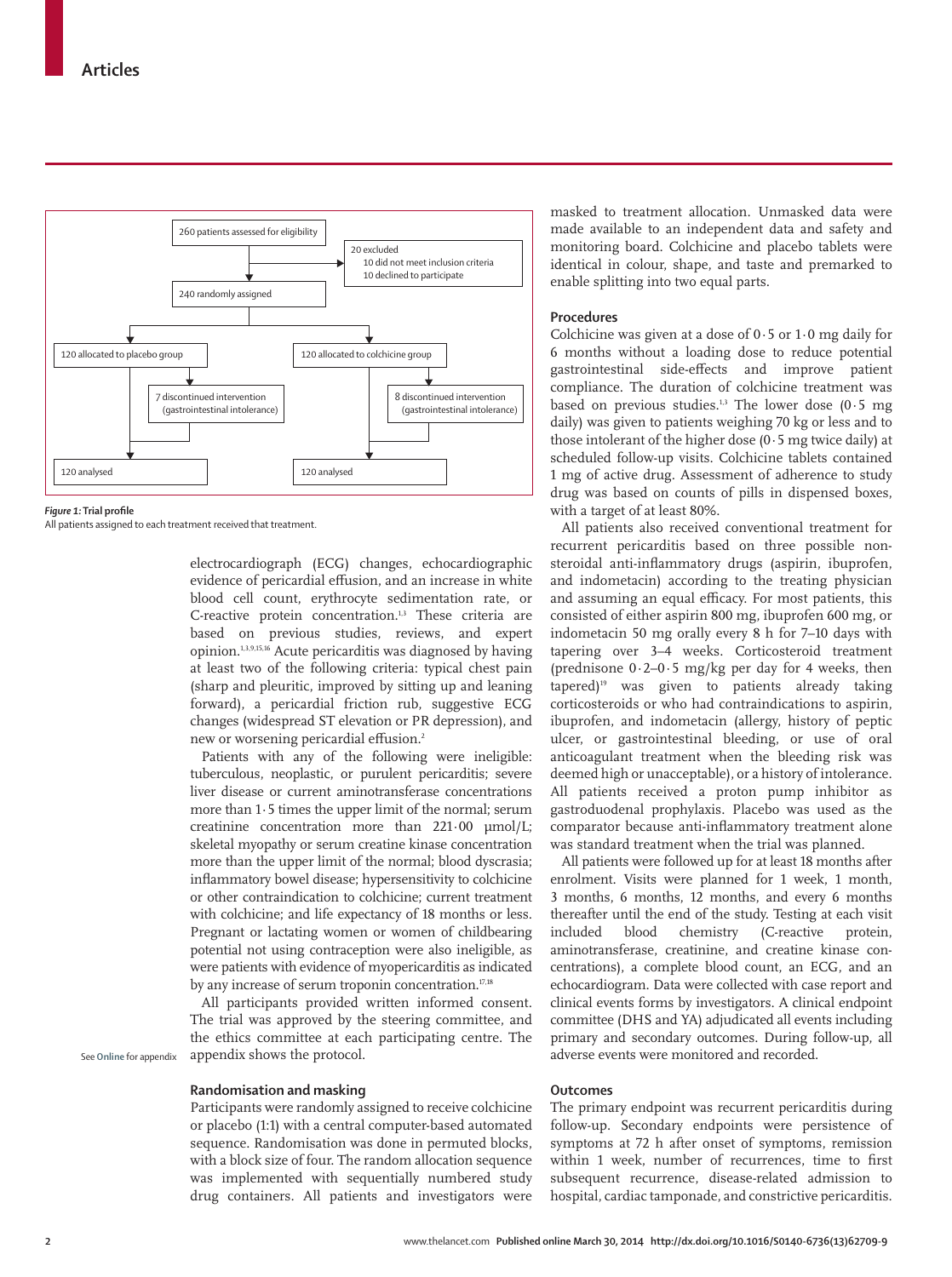### **Statistical analysis**

We assumed that 30% of patients would have recurrent pericarditis in the placebo group at 18 months<sup>13</sup> and estimated that colchicine could reduce the proportion of patients with recurrent pericarditis by half. With a twosided α level of 0·05, a total enrolment of 240 patients was needed to attain power of 0·80 to detect a 15% absolute reduction in the proportion of participants who had recurrent pericarditis in the colchicine group.

We did all analyses by intention to treat. We compared treatment groups by *t* test or the Mann-Whitney test for continuous variables and the  $\chi^2$  test or Fisher's exact test for categorical variables. A two-sided p<0·05 indicated statistical significance. We used the Kaplan-Meier method to estimate time-to-event (recurrent pericarditis) distributions and compared groups with the log-rank test. We did a multivariable analysis to assess possible risk factors for recurrences including sex, cause of pericarditis, previous use of colchicine and corticosteroids, current treatment with corticosteroids, and pericardial effusion at presentation. All analyses were done with SPSS (version 13.0) and MedCalc (version 12.7.2).

This trial is registered with ClinicalTrials.gov, number NCT00235079.

#### **Role of the funding source**

The sponsors of the study had no role in study design, data collection, data analysis, data interpretation, or writing of the report. All authors had access to data and were responsible for the decision to submit the report.

# **Results**

Enrolment started in November, 2005, and ended in January, 2012. The long enrolment time is a result of the need for patients to have multiple recurrences (second or subsequent). Follow-up continued up to July 31, 2013, a predetermined stopping point, providing a minimum of 18 months of follow-up for the primary outcome.

Of the 260 patients who were screened, 240 (92·3%) were enrolled. 120 patients were randomly assigned to each group (figure 1). No patients were lost to follow-up and all were analysed for outcomes. The baseline demographic and clinical characteristics of each group were similar (table 1). The mean age of the trial participants was 48·7 (SD 14·6 years; median 49 years, range 18–83 years) and 50% were men.

Adherence was more than 95% and did not differ significantly between treatments (data not shown). All patients who tolerated treatment with colchicine or placebo discontinued treatment at 6 months, as planned. No patients took open-label colchicine after the end of the experimental treatment. Mean follow-up was 20 months.

Table 2 shows the main outcomes results. Pericarditis reoccurred in 26 of 120 patients (21·6%) in the colchicine group and 51 of 120 patients  $(42.5%)$  in the placebo group (relative risk  $0.49$ , 95% CI  $0.24 - 0.65$ ; p= $0.0009$ ; number needed to treat [NNT] 5). Figure 2 shows Kaplan-Meier survival curves for subsequent recurrences. Results were much the same irrespective of whether concomitant anti-inflammatory treatment was aspirin, ibuprofen, or indometacin (table 2).

In post-hoc analyses, recurrence at 18 months in patients treated previously with corticosteroids occurred in 15 (62 $\cdot$ 5%) of 24 patients in the placebo group versus

|                                                   | Placebo group<br>$(n=120)$ | Colchicine group<br>$(n=120)$ |
|---------------------------------------------------|----------------------------|-------------------------------|
| Age (years)                                       | 48.9(15.5)                 | 48.6(13.6)                    |
| Men                                               | 54 (45.0%)                 | 66 (55.0%)                    |
| Previous cardiac surgery                          | 5(4.2%)                    | 5(4.2%)                       |
| Previous myocardial infarction                    | $6(5.0\%)$                 | 11 (9.1%)                     |
| Time from first episode of pericarditis (months)* | $17.1(3 - 180)$            | $14.2(3 - 156)$               |
| Cause                                             |                            |                               |
| Idiopathic                                        | 102 (85.0%)                | 96 (80.0%)                    |
| Post-cardiac injury syndrome                      | 8(6.7%)                    | 13 (10.8%)                    |
| Connective tissue diseases                        | 8(6.7%)                    | 8(6.7%)                       |
| Clinical findings                                 |                            |                               |
| Fever                                             | 43(35.8%)                  | 30(25.0%)                     |
| Pericarditic chest pain                           | 119 (99.2%)                | 120 (100.0%)                  |
| Pericardial rub                                   | 38 (31.7%)                 | 44 (36.7%)                    |
| Pericardial effusion                              | 68 (56.7%)                 | 70 (58.3%)                    |
| High hs-CRP at presentation (>3 mg/L)             | 89 (74.2%)                 | 85 (70.8%)                    |
| Ejection fraction (%)                             | $58\% (4.4)$               | $58\% (4.8)$                  |
| Drug treatments                                   |                            |                               |
| Previous use of corticosteroids                   | 24 (20.0%)                 | 16(13.3%)                     |
| Previous use of colchicine                        | 79 (65.8%)                 | 78 (65.0%)                    |
| Aspirin                                           | 96 (80.0%)                 | 86 (71.7%)                    |
| Ibuprofen                                         | $18(15.0\%)$               | 24 (20.0%)                    |
| Indometacin                                       | 10(8.3%)                   | $12(10.0\%)$                  |
| Prednisone                                        | $6(5.0\%)$                 | 10(7.5%)                      |

Data are or mean (SD) or n (%) unless stated otherwise. hs-CRP=high-sensitivity C-reactive protein. \*Mean (range).

 *Table 1:* **Baseline characteristics**

|                                            | Placebo group<br>$(n=120)$ | Colchicine group<br>$(n=120)$ | p value   |
|--------------------------------------------|----------------------------|-------------------------------|-----------|
| Recurrent pericarditis                     | 51(42.5%)                  | 26(21.6%)                     | $0.0009*$ |
| Symptom persistence at 72 h                | 53 (44-2%)                 | 23 (19-2%)                    | 0.0001    |
| Remission at 1 week                        | 71 (59.2%)                 | 100 (83.3%)                   | 0.0001    |
| Incessant course                           | 32(26.7%)                  | 10(8.3%)                      | 0.0004    |
| Number of recurrences per patient          | 0.63(0.87)                 | 0.28(0.58)                    | 0.0004    |
| Time to subsequent recurrence (months)     | 5.3(4.2)                   | 8.1(11.1)                     | 0.220     |
| Cardiac tamponade                          | 2(1.7%)                    | $0(0.0\%)$                    | 0.478     |
| Constrictive pericarditis                  | 4(3.3%)                    | $0(0.0\%)$                    | 0.097     |
| Pericarditis-related admission to hospital | 12 (10.0%)                 | 2(1.7%)                       | 0.013     |
| Follow-up (months)                         | 20.0(4.4)                  | 19.3(3.1)                     | 0.149     |

Data are n (%) or mean (SD). Similar proportions of recurrent pericarditis were recorded irrespective of the background anti-inflammatory treatment (49 of 182 [26·9%] patients taking aspirin, 12 of 42 [28·6%] patients taking ibuprofen, six of 22 [27·3%] patients taking indomethacin). \*From log-rank test.

*Table 2:* **Outcomes**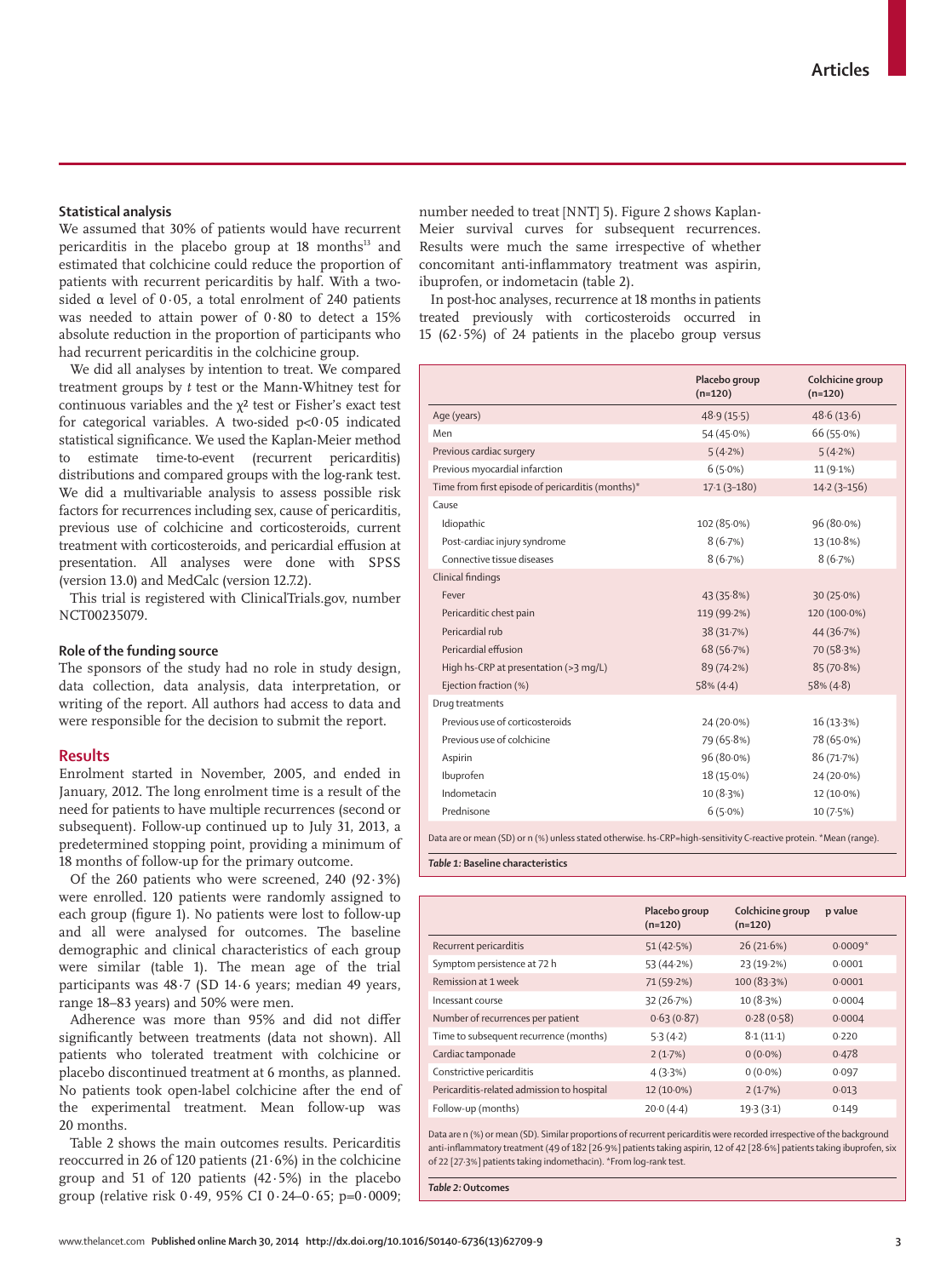five  $(31.3\%)$  of 16 in the colchicine group  $(p=0.10)$ . For patients treated with prednisone during follow-up, recurrence at 18 months occurred in 12 (52 $\cdot$ 2%) of 23 patients versus seven  $(36.8\%)$  of 19 (p=0.50). Colchicine had a significant effect in patients with idiopathic pericarditis (43 [42·2%] of 102 *vs* 18 [18·8%] of 96; p=0·0006) but not those with non-idiopathic pericarditis (eight [44·4%] of 18 versus eight  $[33.3\%]$  of 24; p=0.68). Nevertheless, these analyses were not prespecified and the subgroups include too few patients to draw definitive conclusions (table 2).

Colchicine also reduced the frequency of symptom persistence at 72 h (19·2% *vs* 44·2%; p=0·0001), the number of recurrences per patient (0·28 *vs* 0·63;  $p=0.0004$ ), and the proportion of patients admitted to hospital for reasons related to pericarditis (1·7% *vs* 10 $\cdot$ 0%; p=0 $\cdot$ 013; table 2). Colchicine also improved the proportion of patients who had remission within 1 week



*Figure 2:* **Kaplan-Meier survival curves for recurrent pericarditis**

|                                                                                                                                                                                                                                                                                                                                                                                                                                                                                        | Placebo group<br>$(n=120)$ | Colchicine<br>$group(n=120)$ | p<br>value |  |  |
|----------------------------------------------------------------------------------------------------------------------------------------------------------------------------------------------------------------------------------------------------------------------------------------------------------------------------------------------------------------------------------------------------------------------------------------------------------------------------------------|----------------------------|------------------------------|------------|--|--|
| Overall                                                                                                                                                                                                                                                                                                                                                                                                                                                                                | 10(8.3%)                   | 14 (11.7%)                   | 0.519      |  |  |
| Gastrointestinal intolerance*                                                                                                                                                                                                                                                                                                                                                                                                                                                          | 9(7.5%)                    | 9(7.5%)                      |            |  |  |
| Hepatotoxicity <sup>†</sup>                                                                                                                                                                                                                                                                                                                                                                                                                                                            | $1(0.8\%)$                 | 3(2.5%)                      |            |  |  |
| Myotoxicity‡                                                                                                                                                                                                                                                                                                                                                                                                                                                                           | $0(0.0\%)$                 | $1(0.8\%)$                   |            |  |  |
| Alopecia                                                                                                                                                                                                                                                                                                                                                                                                                                                                               | $0(0.0\%)$                 | $1(0.8\%)$                   |            |  |  |
| Other                                                                                                                                                                                                                                                                                                                                                                                                                                                                                  | $0(0.0\%)$                 | $0(0.0\%)$                   |            |  |  |
| Serious adverse events                                                                                                                                                                                                                                                                                                                                                                                                                                                                 | $0(0.0\%)$                 | $0(0.0\%)$                   |            |  |  |
| Drug discontinuation                                                                                                                                                                                                                                                                                                                                                                                                                                                                   | 7(5.8%)                    | 8(6.7%)                      |            |  |  |
| *Diarrhoea, nausea, cramping, abdominal pain, or vomiting. †Any increase of<br>aminotransferase concentration above normal reference range. #Any increase of<br>creatine kinase concentration above normal reference range. §Fatal or life-<br>threatening, requiring admission to hospital, or significantly or permanently<br>disabling or medically significant (could have jeopardised the patient or required<br>medical or surgical intervention to prevent an adverse outcome). |                            |                              |            |  |  |

*Table 3:* **Adverse events**

(83.3% *vs* 59.2%; p=0.0001). Pericardial effusion at presentation was the only independent risk factor for additional recurrences in multivariable analyses (odds ratio  $3 \cdot 1$ , 95% CI  $1 \cdot 69 - 5 \cdot 84$ ; p=0 $\cdot 0001$ ).

Adverse events (table 3) occurred in similar proportions in each group (14 [11·7%] in the colchicine group *vs* ten  $[8.3\%]$  in the placebo group; p=0.519), suggesting that they were largely related to the underlying non-steroidal anti-inflammatory treatment. The proportion of patients who discontinued study were also much the same in each group (6·7% *vs* 5·8%). No serious adverse events occurred. Gastrointestinal intolerance was the main side effect, but was reported with equal proportions in each group (table 3).

# **Discussion**

Colchicine added to conventional anti-inflammatory treatment significantly reduced the rate of subsequent recurrences of pericarditis in patients with multiple recurrences. It also reduced the number of recurrences during follow-up, and disease-related admissions to hospital, compared with placebo. Colchicine also had a beneficial effect compared with placebo for several other measures of multiple recurrence pericarditis. The results were consistent irrespective of the concomitant background anti-inflammatory treatment. Gastrointestinal intolerance was the major limiting side effect but no serious adverse events were recorded.

The exact pathogenesis of recurrences is not well understood but evidence suggests an immune-mediated mechanism in most cases.<sup>9,14,20,21</sup> The benefit of colchicine for patients with pericarditis seems to be related to its ability to disrupt microtubules and to concentrate in leucocytes—especially granulocytes—where its peak concentration can be more than 16 times the peak concentration in plasma, even at low oral doses such as those used in our trial.<sup>1,2,12</sup>

Colchicine is recommended as a first-line treatment for recurrent pericarditis (class 1 indication) in the 2004 guidelines of the European Society of Cardiology for the management of pericardial diseases, $11$  based on small non-randomised studies and expert consensus. The guidelines also support the use of attack doses for 1 or 2 days  $(1.0-2.0 \text{ mg daily})$  followed by fixed maintenance doses of 1·0 mg daily. In 2005, an openlabel, randomised trial—the Colchicine for Recurrent Pericarditis (CORE) trial—showed a benefit of colchicine for treatment of the first recurrence of pericarditis.<sup>3</sup> This study was followed by the multicentre, double-blind Colchicine for Recurrent Pericarditis  $(CORP)$  trial,<sup>1</sup> and a subsequent meta-analysis<sup>22</sup> supporting the use of colchicine in this setting.

However, these trials did not address the use of colchicine for multiple recurrences of pericarditis, one of the most challenging difficulties in the management of pericardial diseases. In this setting, clinicians often have to cope with trying to control present symptoms while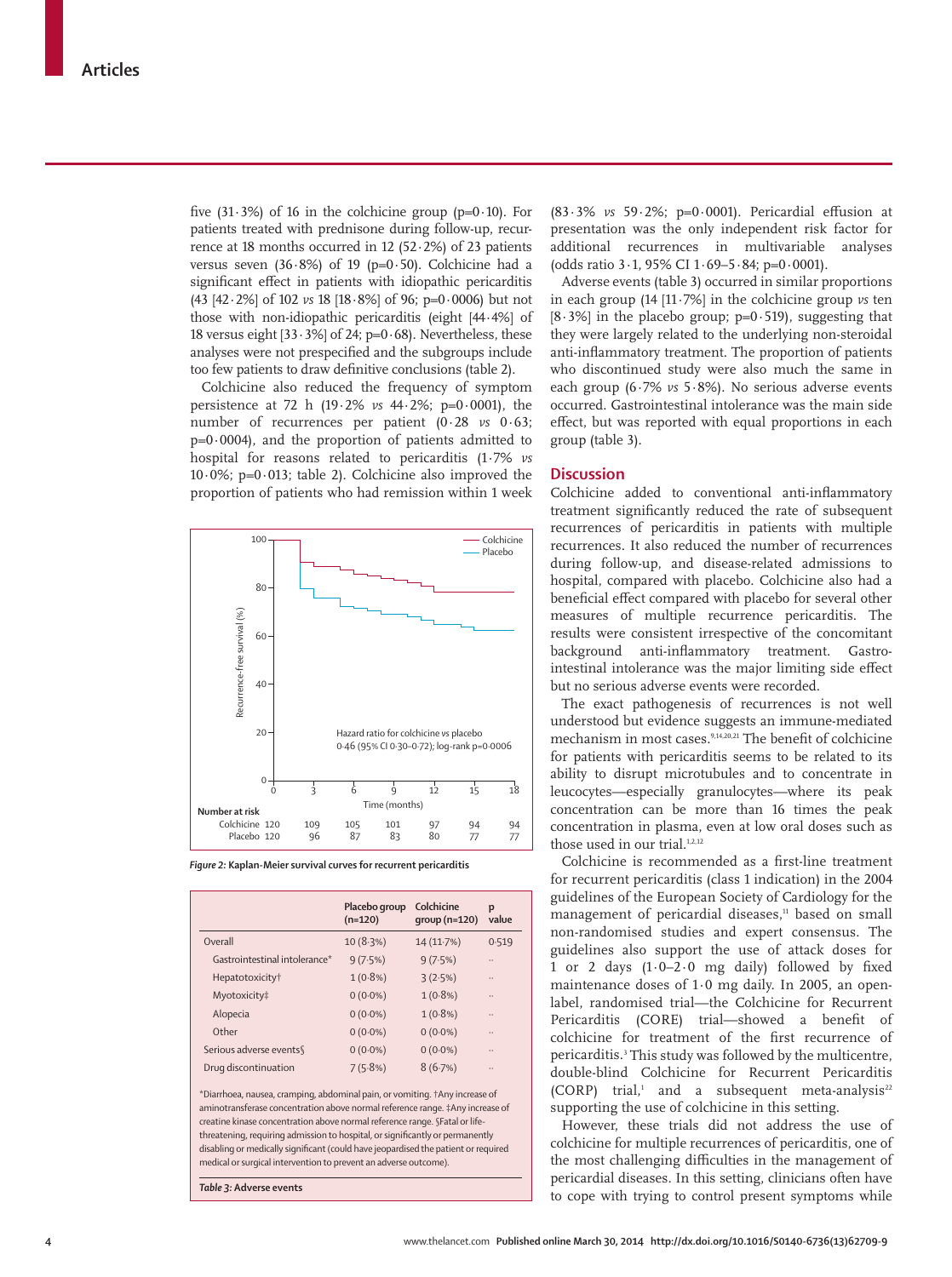## *Panel***: Research in context**

### **Systematic review**

We searched PubMed on Sept 5, 2013, with search terms "pericarditis" and "colchicine" for reports published in English (with no date restriction) to identify any additional clinical trials that have examined colchicine for treatment of recurrent pericarditis. We did not identify any randomised studies of colchicine for treatment of patients with multiple recurrences of pericarditis. Colchicine is efficacious and safe for treatment of the first recurrence of pericarditis $^1$  and for acute pericarditis. $^2$ 

#### **Interpretation**

An unmet clinical need exists for effective treatment of multiple recurrences of pericarditis. The CORP-2 trial is the first multicentre randomised trial to test the efficacy and safety of colchicine for this indication. Our results show that colchicine added to conventional anti-inflammatory treatment significantly reduced the rate of subsequent recurrences of pericarditis in patients with multiple recurrences. In addition, colchicine reduced the number of recurrences during follow-up and disease-related admission to hospital compared with placebo. All these results were consistent irrespective of the concomitant background anti-inflammatory treatment (aspirin, ibuprofen, indometacin, or prednisone) and without any increase of side-effects compared with placebo. Taken together, our findings suggest that colchicine should probably be regarded as a first-line treatment for either acute or recurrent pericarditis in the absence of contraindications or specific indications. Thus, colchicine maintains its effects across the whole range of pericarditis (acute, first recurrence, and multiple recurrences) in the studied patient populations.<sup>1,2</sup>

preventing subsequent relapses. A recurrence is often perceived by either the physician or the patient as a failure of previous treatments with the need for new therapeutic strategies. Such treatments—generally including different immunosuppressive options-are often empirical and expensive, with potentially more complications and side-effects and fewer robust evidencebased indications than non-steroidal anti-inflammatory drugs, corticosteroids, and colchicine. Clinicians may want to know whether these first-line treatmentsespecially colchicine—have any additional role for patients with multiple recurrences. Non-steroidal antiinflammatory drugs, corticosteroids, and colchicine could be combined, providing a cheap treatment with less severe side-effects and easier management.9,23,24 Nevertheless, no previous clinical trials have investigated whether colchicine is efficacious and safe for treatment of multiple recurrences of pericarditis (panel).

The CORP-2 study shows that low bodyweight-adjusted doses of colchicine without a loading dose might provide a safe and efficacious treatment for patients with multiple recurrences of pericarditis. Colchicine seems to halve subsequent recurrences, even in patients with multiple recurrences, with a significant reduction of disease-related admissions to hospital. We suggest that colchicine should be considered as a first line-treatment for either acute or recurrent pericarditis in the absence of contraindications or specific indications. Thus, colchicine maintains its effects across the whole range of pericarditis (acute, first recurrence, and multiple recurrences). $1,2$ 

Our study has several limitations. We excluded children, pregnant or lactating women, and patients with potential contraindications or at high risk of complications after the administration of colchicine. We also excluded patients with bacterial or neoplastic pericarditis. Thus, our results should only be applied to populations that were eligible for the study.

At present, colchicine is not approved for treatment of recurrent pericarditis in North America or Europe, and its use as such is off -label. Moreover, our sample size and length of follow-up might have precluded identification of rare adverse effects or long-term effects of the drug. Further research is needed to identify the best duration of colchicine treatment for recurrences; treatment for 6 months was arbitrarily selected on the basis of previous studies.1,3,9,12,15 A longer treatment duration (6–12 months) might further decrease recurrences.

#### **Contributors**

MI designed they study, did the statistical analyses, and wrote the first draft of the report. DHS and YA assessed the outcomes. All authors collected and interpreted data and revised the report.

#### **Declaration of interests**

We declare that we have no competing interests.

#### **Acknowledgments**

The CORP-2 trial was supported by the former Azienda Sanitaria 3 of Torino (now ASLTO2) within the Italian National Health Service. Acarpia (Madeira, Portugal) provided the study drug and placebo as an unrestricted grant.

#### **References**

- Imazio M, Brucato A, Cemin R, et al, and the CORP (COlchicine for Recurrent Pericarditis) Investigators. Colchicine for recurrent pericarditis (CORP): a randomized trial. *Ann Intern Med* 2011; **155:** 409–14.
- 2 Imazio M, Brucato A, Cemin R, et al, the ICAP Investigators. A randomized trial of colchicine for acute pericarditis. *N Engl J Med* 2013; **369:** 1522–28.
- Imazio M, Bobbio M, Cecchi E, et al. Colchicine as first-choice therapy for recurrent pericarditis: results of the CORE (COlchicine for REcurrent pericarditis) trial. *Arch Intern Med* 2005; **165:** 1987–91.
- 4 Kabbani SS, LeWinter MM. Pericardial diseases. *Curr Treat Options Cardiovasc Med* 2002; **4:** 487–95.
- 5 Little WC, Freeman GL. Pericardial disease. *Circulation* 2006;
- **113:** 1622–32. 6 Vianello F, Cinetto F, Cavraro M, et al. Azathioprine in isolated
- recurrent pericarditis: a single centre experience. *Int J Cardiol* 2011; **147:** 477–78.
- 7 Moretti M, Buiatti A, Merlo M, et al. Usefulness of high-dose intravenous human immunoglobulins treatment for refractory recurrent pericarditis. *Am J Cardiol* 2013; **112:** 1493–98.
- Vassilopoulos D, Lazaros G, Tsioufis C, Vasileiou P, Stefanadis C, Pectasides D. Successful treatment of adult patients with idiopathic recurrent pericarditis with an interleukin-1 receptor antagonist (anakinra). *Int J Cardiol* 2012; **160:** 66–68.
- Imazio M. Treatment of recurrent pericarditis. *Expert Rev Cardiovasc Ther* 2012; **10:** 1165–72.
- 10 Khandaker MH, Schaff HV, Greason KL, et al. Pericardiectomy vs medical management in patients with relapsing pericarditis. *Mayo Clin Proc* 2012; **87:** 1062–70.